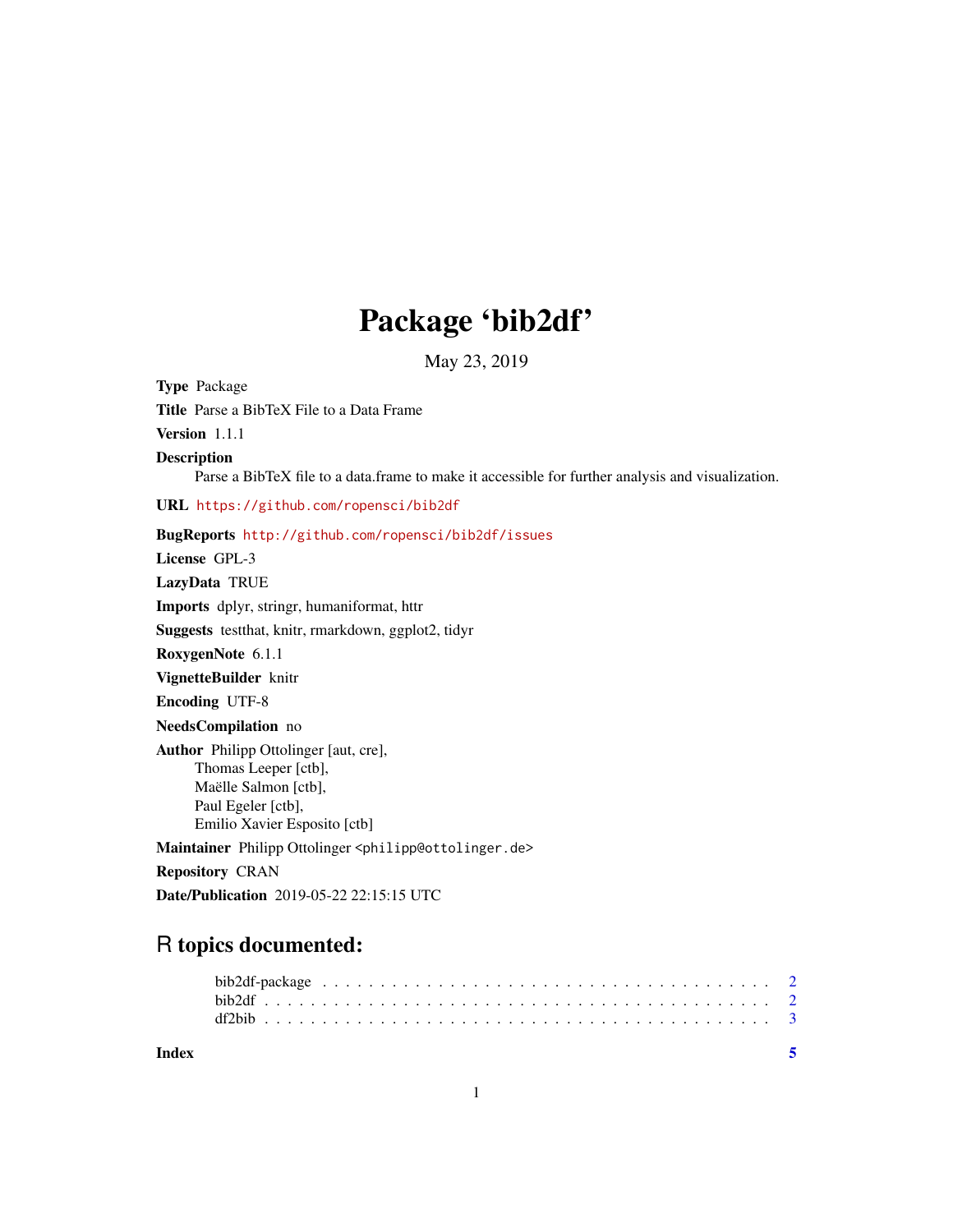<span id="page-1-0"></span>

#### Description

This package provides functions to parse and write BibTeX files. BibTeX files can be parsed to data.frame to make them accessible with popular tools like dplyr, tidyr, ggplot2 and many more.

#### Details

BibTeX entries represented in a data. frame can be altered in a familiar way and written back to a valid BibTeX file.

To learn more about bib2df, start with the vignettes: browseVignettes(package = "bib2df")

<span id="page-1-1"></span>bib2df *Parse a BibTeX file to a* tibble

#### Description

The BibTeX file is read, parsed, tidied and written to a tibble

#### Usage

bib2df(file, separate\_names = FALSE)

#### Arguments

file character, path or URL to a .bib file. separate\_names logical, should authors' and editors' names be separated into first and given name?

#### Details

For simplicity bib2df() unifies the reading, parsing and tidying of a BibTeX file while being aware of a standardized output format, different BibTeX styles and missing values in the BibTeX file.

When separate\_names = TRUE, the respective columns contain a data. frame for each row. When FALSE, the respective columns contain character strings.

#### Value

A tibble.

#### Author(s)

Philipp Ottolinger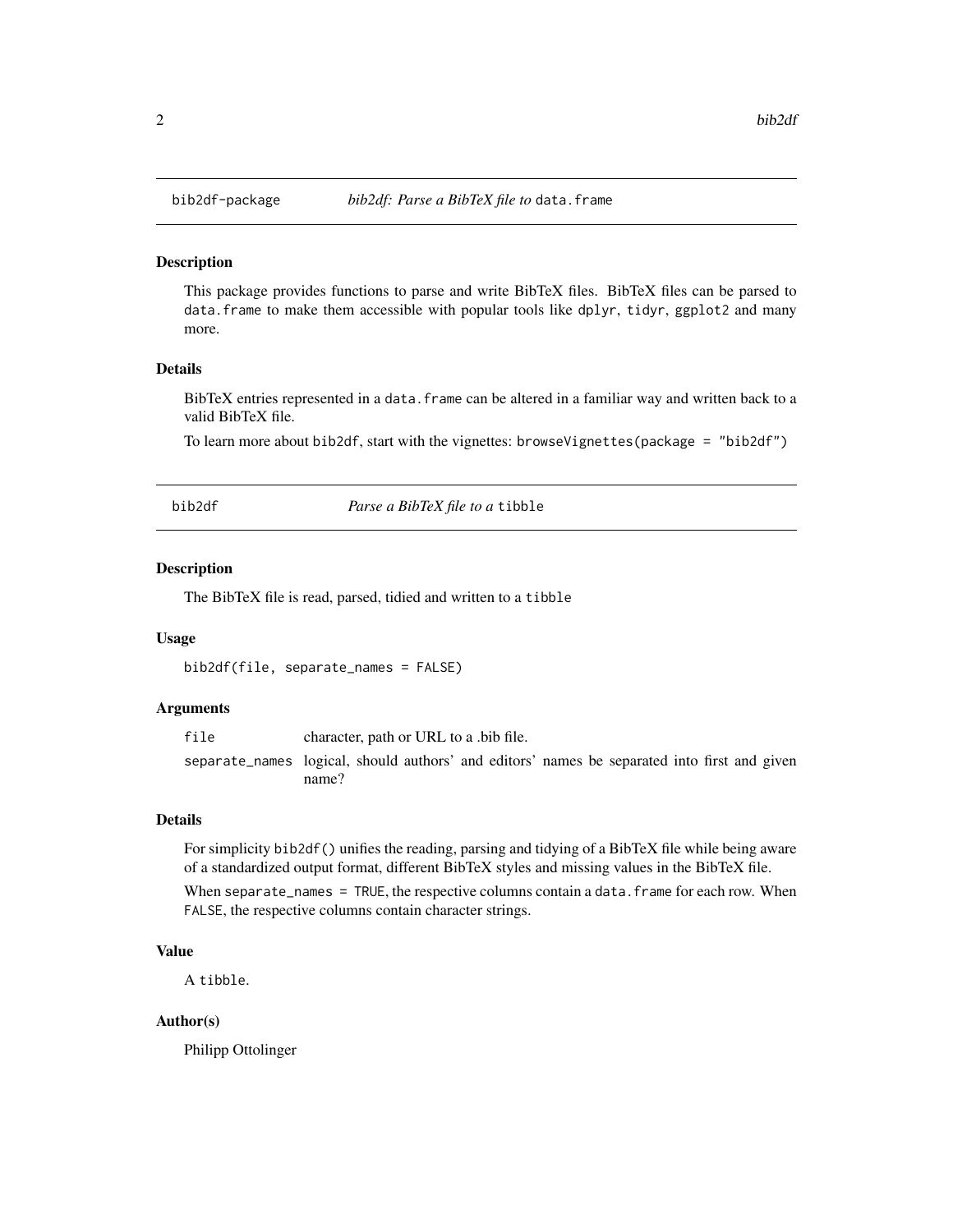#### <span id="page-2-0"></span>df2bib 3

#### See Also

[df2bib](#page-2-1)

#### Examples

```
# Read from .bib file:
path <- system.file("extdata", "bib2df_testfile_3.bib", package = "bib2df")
bib <- bib2df(path)
str(bib)
# Read from .bib file and separate authors' and editors' names:
bib <- bib2df(path, separate_names = TRUE)
str(bib)
```
<span id="page-2-1"></span>df2bib *Export a BibTeX* tibble *to a .bib file*

#### Description

The BibTeX tibble is written to a .bib file

#### Usage

 $df2bib(x, file = "", append = FALSE)$ 

#### Arguments

|        | tibble, in the format as returned by bib2df.                                                         |
|--------|------------------------------------------------------------------------------------------------------|
| file   | character, file path to write the bib file. An empty character string writes to<br>stdout (default). |
| append | logical, if TRUE the tibble will be appended to an existing file.                                    |

#### Value

file as a character string, invisibly.

#### Author(s)

Thomas J. Leeper

#### References

<http://www.bibtex.org/Format/>

#### See Also

[bib2df](#page-1-1)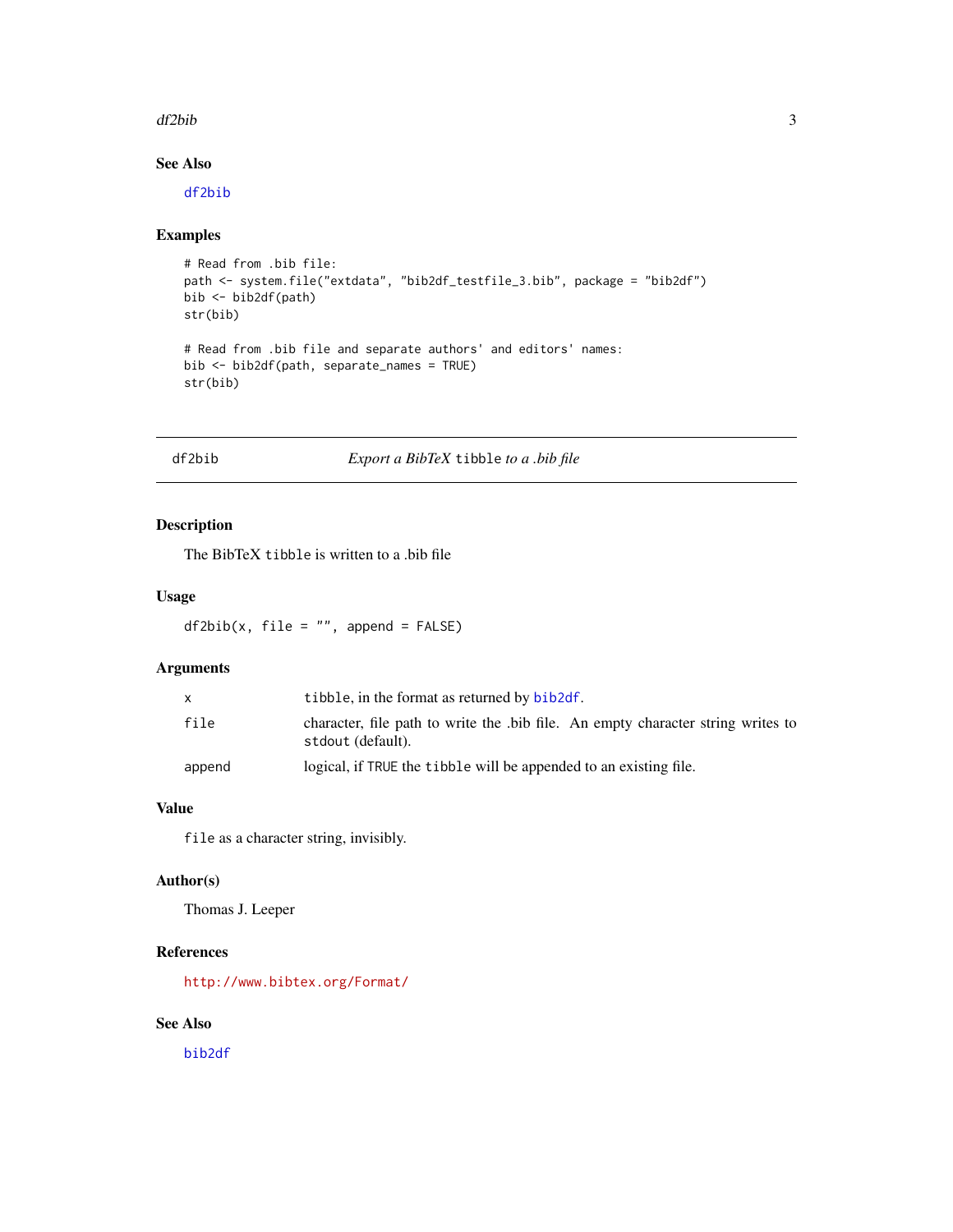#### Examples

```
# Read from .bib file:
path <- system.file("extdata", "bib2df_testfile_3.bib", package = "bib2df")
bib <- bib2df(path)
# Write to .bib file:
# bibFile <- tempfile()
# df2bib(bib, bibFile)
# Use `append = TRUE` to add lines to an existing .bib file:
# df2bib(bib, bibFile, append = TRUE)
```